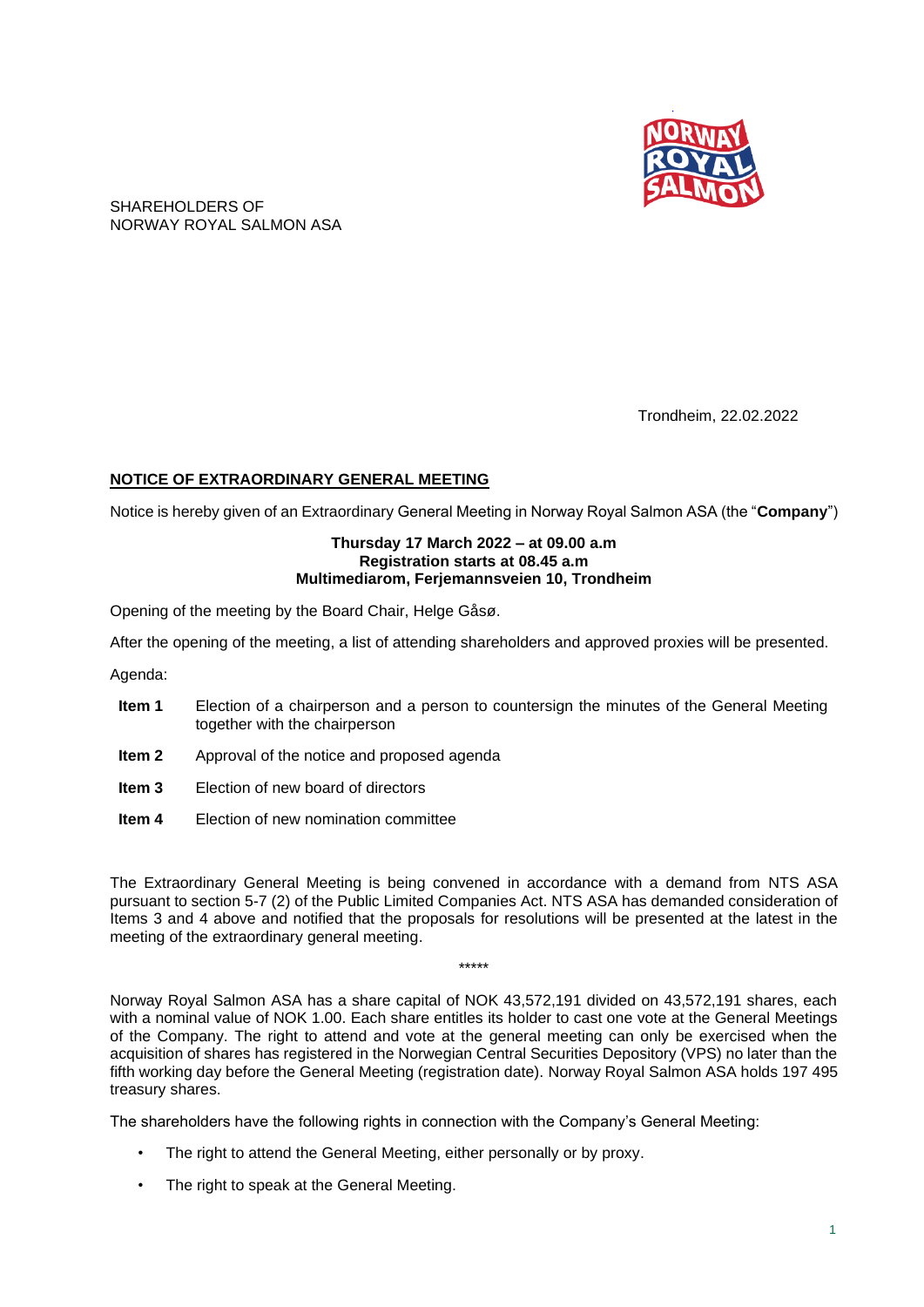- The right to bring an advisor and give one advisor the right to speak.
- The right to require information from the members of the board and the CEO on matters that might affect the assessment of (i) the approval of the annual accounts and annual report, (ii) matters to be decided upon by the shareholders and (iii) the financial state of the Company, including the business of other companies in which the Company participates, and other matters to be discussed by the General Meeting, unless the information required cannot be disclosed without such disclosure causing disproportionate damage to the Company.
- The right to discuss matters at the General Meeting that the relevant shareholder has reported to the board of directors in writing no later than seven days before the time limit of tree weeks for giving notice together with a proposed resolution or a reason for putting the matter on the agenda. If the notice of General Meeting has already been sent, a new notice must be sent if the time limit for giving notice of General Meeting has not been exceeded.
- The right to present alternatives to the board of directors' proposals in the matters that the General Meeting shall discuss.

Shareholders wanting to attend the General Meeting are requested to submit the attached attendance slip (Attachment 1) to the address and within the time limit stated therein. **Shareholders or proxies who want to attend and vote on the General Meeting, have to give notice to the Company within two days before the General Meeting. This is in accordance with the Articles of Association section 7.**

If the shares have been registered in VPS in the name of a manager, cf. section 4-10 of the Norwegian Public Limited Companies Act, and the actual shareholder wants to attend the General Meeting, either personally or by proxy, the actual shareholder must present a written confirmation from the manager that the person in question is the actual shareholder, as well as a statement from the shareholder himself that the person in question is the actual owner.

Shareholders have the right to attend and vote by proxy. In that case, a written and dated form of proxy must be presented at the general meeting. The attached form of proxy (Attachment 2) may be used. If proposals for changes to the composition of the board of directors and the nomination committee are presented prior to the extraordinary general meeting, an updated form of proxy will be made available to give the shareholders the opportunity to vote over the proposals also by using the form of proxy.

Please note that authority granted without voting instructions may trigger flagging/disclosure requirements under Norwegian law. Pursuant to section 4-2, third paragraph of the Securities Trading Act, having authority to vote without any voting instructions, are treated in the same manner as ownership of shares or rights to shares. This implies that the proxy will be obliged to flag/disclose the granted authorities if they relate to a number of shares that (together with the proxy's own shares, if any, or rights to shares) reaches or exceeds the thresholds under section 4-2 second paragraph, of the Securities Trading Act.

This notice including attachments is available on the Company's website: [www.norwayroyalsalmon.com](http://www.norwayroyalsalmon.com/)

The board of directors of Norway Royal Salmon ASA encourages shareholders to register that they can receive electronic documents in their VPS accounts.

Best regards **Norway Royal Salmon ASA**

**Helge Gåsø** Board chair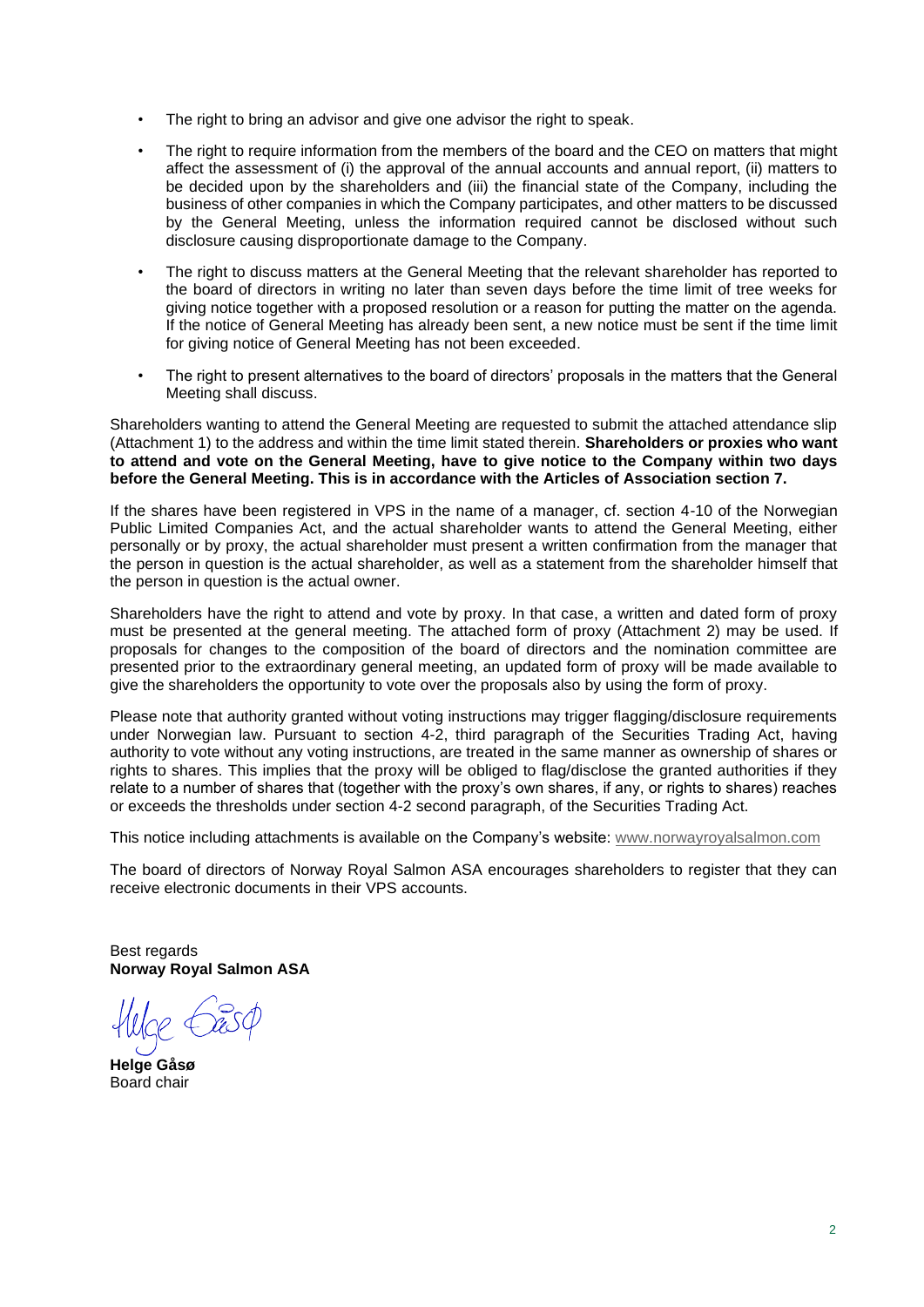

Attachment 1

# **To the shareholders of Norway Royal Salmon ASA**

The Extraordinary General Meeting of Norway Royal Salmon ASA

**is to be held on 17 March 2022 at 09.00 a.m. at**

## **Multimediarom, Ferjemannsveien 10, Trondheim, Norway**

# **ATTENDANCE SLIP**

The undersigned will attend the Extraordinary General Meeting of Norway Royal Salmon ASA on 17 March 2022 and cast votes for:

Name of shareholder:

own shares

other shares according to attached forms of-proxy

In total shares

------------------------------------ -------------------------------------------------

Place/date **Shareholder's** signature

------------------------------------------------- Shareholder's name in block letters

Please send the attendance slip to Norway Royal Salmon ASA, P.O. Box 2608 Sentrum, 7414 Trondheim, Norway.

The attendance slip may also be sent by e-mail to: [edel.gjaere@salmon.no](mailto:edel.gjaere@salmon.no)

**The attendance slip must be received by Norway Royal Salmon ASA no later than 15 March 2022. Shareholders or proxies who want to attend and vote on the General Meeting, have to give notice to the Company within two days before the General Meeting. This is in accordance with the Articles of Association section 7.**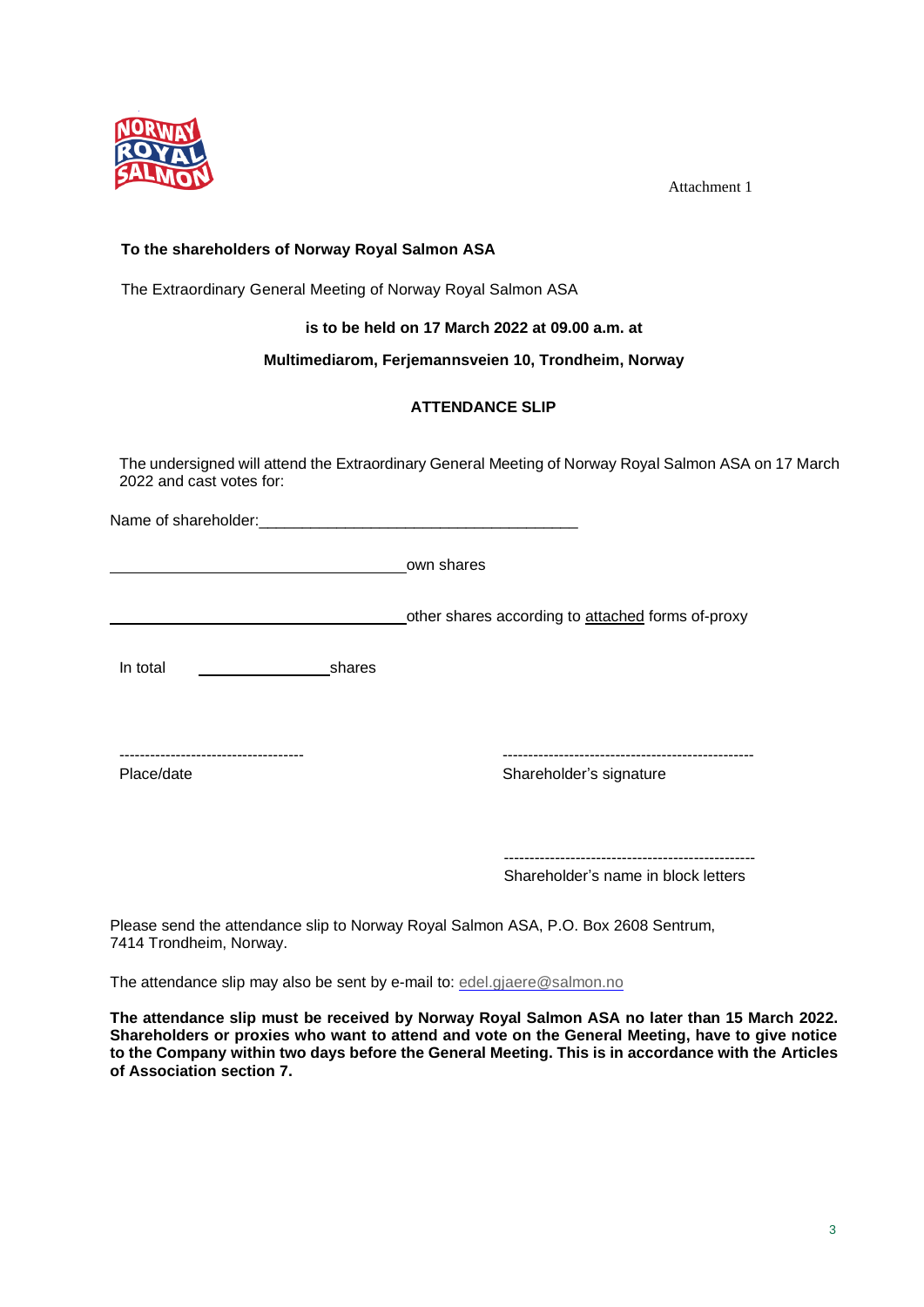Attachment 2



**FORM OF PROXY**

| As the owner of | shares in Norway Royal Salmon ASA, I/we hereby grant |
|-----------------|------------------------------------------------------|
| the Board Chair |                                                      |
|                 | (insert name)                                        |
|                 |                                                      |

authority to represent and cast votes for my/our shares at the Extraordinary General Meeting in Norway Royal Salmon ASA to be held on 17 March 2022.

If none of the alternatives above has been selected, authority will be deemed to have been granted to the Board Chair. If authority has been granted to the Board Chair, the Board Chair is entitled to give another member of the board or management the right to represent, and cast votes for, the shares to which the authority relates.

If the shareholder so requires, and the Board Chair has been selected as proxy, the voting instructions below may be completed and sent to the company. Votes will then be cast for the shares according to the instructions.

Voting instructions:

| Item              | Resolution                                                                                                                                         | Vote in<br>favuor | Vote<br>against | Refrain<br>from<br>voting |
|-------------------|----------------------------------------------------------------------------------------------------------------------------------------------------|-------------------|-----------------|---------------------------|
| Item 1            | Election of a chair of the meeting and a representative to<br>sign the minutes of the general meeting together with the<br>chairman of the meeting |                   |                 |                           |
| Item <sub>2</sub> | Approval of the notice and proposed agenda                                                                                                         |                   |                 |                           |
| Item 3            | Election of members of the board                                                                                                                   |                   |                 |                           |
|                   | The candidate as a board member: 1                                                                                                                 |                   |                 |                           |
|                   | The candidate as a board member: 2                                                                                                                 |                   |                 |                           |
|                   | The candidate as a board member: 3                                                                                                                 |                   |                 |                           |
|                   | The candidate as a board member: 4                                                                                                                 |                   |                 |                           |
|                   | The candidate as a board member: 5                                                                                                                 |                   |                 |                           |
|                   | The candidate as a board member: 6                                                                                                                 |                   |                 |                           |
|                   | The candidate as board chair:                                                                                                                      |                   |                 |                           |
| Item <sub>4</sub> | Election of members and head of the Nomination<br>Committee.                                                                                       |                   |                 |                           |
|                   | The candidate nr 1 as member of the Nomination<br>Committee                                                                                        |                   |                 |                           |